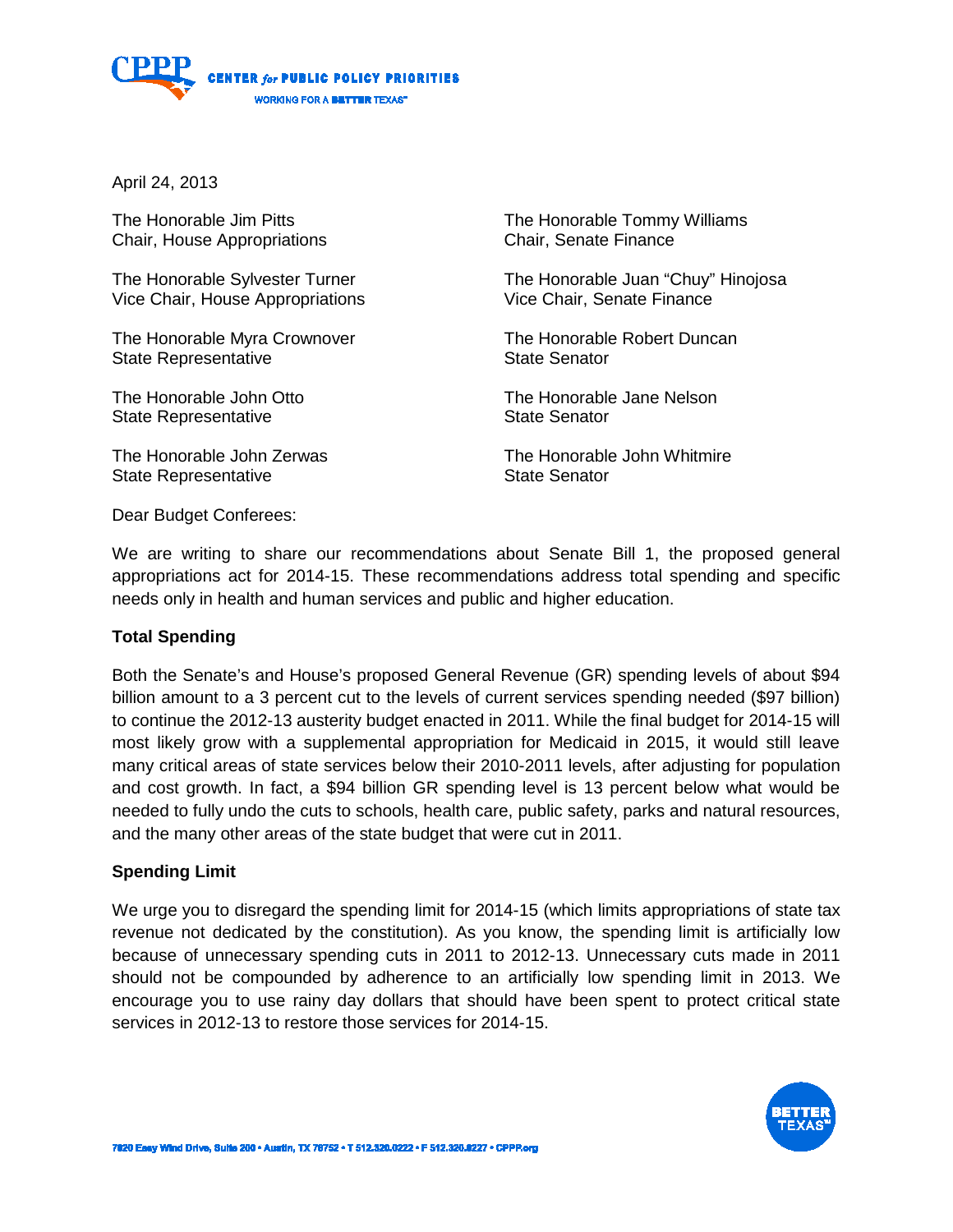## **Article II, Health and Human Services**

ı

*A Texas Solution to Coverage for the Lowest-income Uninsured Texans:* The Legislative Budget Board (LBB) and independent Texas economists all project that accessing federal funds authorized under the Affordable Care Act will result in net offsets to other GR-funded programs, benefitting Texas taxpayers through reduced local taxes for uncompensated care, significant job creation, and increased local and state revenue collections from new economic activity. As the negotiations between Arkansas and the federal government make clear, Texas can negotiate a deal for our state with federal authorities to allow Texas to use an alternative approach to Medicaid while still drawing the estimated \$15 to \$24 billion in federal funds available under the Affordable Care Act over the next four years. Ensuring that this coverage is in place in January 2014 will save Texas employers an estimated \$299 million or more in annual penalties, according to an estimate by Jackson-Hewitt Tax Services.<sup>[1](#page-1-0)</sup> It will also ensure that nearly one million uninsured Texans below poverty are not left without affordable coverage options in 2014, while Texans just above the poverty line gain access to sliding-scale premium assistance.

We believe that the Texas Solution proposed in the Senate's Williams' rider (Article IX, Sec. 17.12. Certain Medicaid Funds), does not run afoul of the House motion to instruct conferees regarding Medicaid, because the rider proposes a Texas plan rather than an expansion of traditional Medicaid. In any event, the instruction is nonbinding. *Chairman Williams' rider should be retained in SB 1 to ensure Texas has authority to move forward with a Texas Solution.* 

*Medicaid and CHIP:* Nether chamber has fully funded the anticipated cost growth in Medicaid and CHIP, but the Senate investments are closer to the projected need. Lawmakers should be prepared to appropriate funds for another significant "Medicaid IOU" in 2015, to the extent that medical inflation and caseload growth are not funded in SB 1. Adding to the IOU tab will be unfunded costs for new coverage for former foster care youth or the expected increased caseload "take-up" and retention rates in the program (HHSC Exceptional Item 8). Finally, the Medicaid and CHIP provider rate cuts of 2011 (particularly the much deeper cuts applied to nonphysician providers) create obstacles for Medicaid beneficiaries and care providers alike. We urge the conferees to undo these cuts to the greatest degree possible.

*Seniors and Texans with Disabilities:* Budget cuts first adopted in 2011 continue to raise concerns. Without House-adopted funding, access to rehabilitative services for adults through the Dept. of Assistive and Rehabilitative Services will continue to decline. Furthermore, more restrictive eligibility requirements for DARS Early Childhood Intervention services—not addressed in either chamber—mean we continue to serve a smaller pool of children in need.

<span id="page-1-0"></span><sup>&</sup>lt;sup>1</sup> "The Supreme Court's ACA Decision and Its Hidden Surprise for Employers: Without Medicaid Expansion, Employers Face Higher Tax Penalties Under ACA," Brian Haile, Jackson Hewitt Tax Service Inc., March 13, 2013; [images.go.jacksonhewitt.com/Web/JacksonHewittTechnologyServicesLLC/%7b6effb4ab-9091-4659-a8a4](http://images.go.jacksonhewitt.com/Web/JacksonHewittTechnologyServicesLLC/%7b6effb4ab-9091-4659-a8a4-dfbe5a759135%7d_Employer_Penalties_and_Medicaid_Expansion_%28Mar_2013%29_3-11-2013.pdf) [dfbe5a759135%7d\\_Employer\\_Penalties\\_and\\_Medicaid\\_Expansion\\_%28Mar\\_2013%29\\_3-11-2013.pdf](http://images.go.jacksonhewitt.com/Web/JacksonHewittTechnologyServicesLLC/%7b6effb4ab-9091-4659-a8a4-dfbe5a759135%7d_Employer_Penalties_and_Medicaid_Expansion_%28Mar_2013%29_3-11-2013.pdf)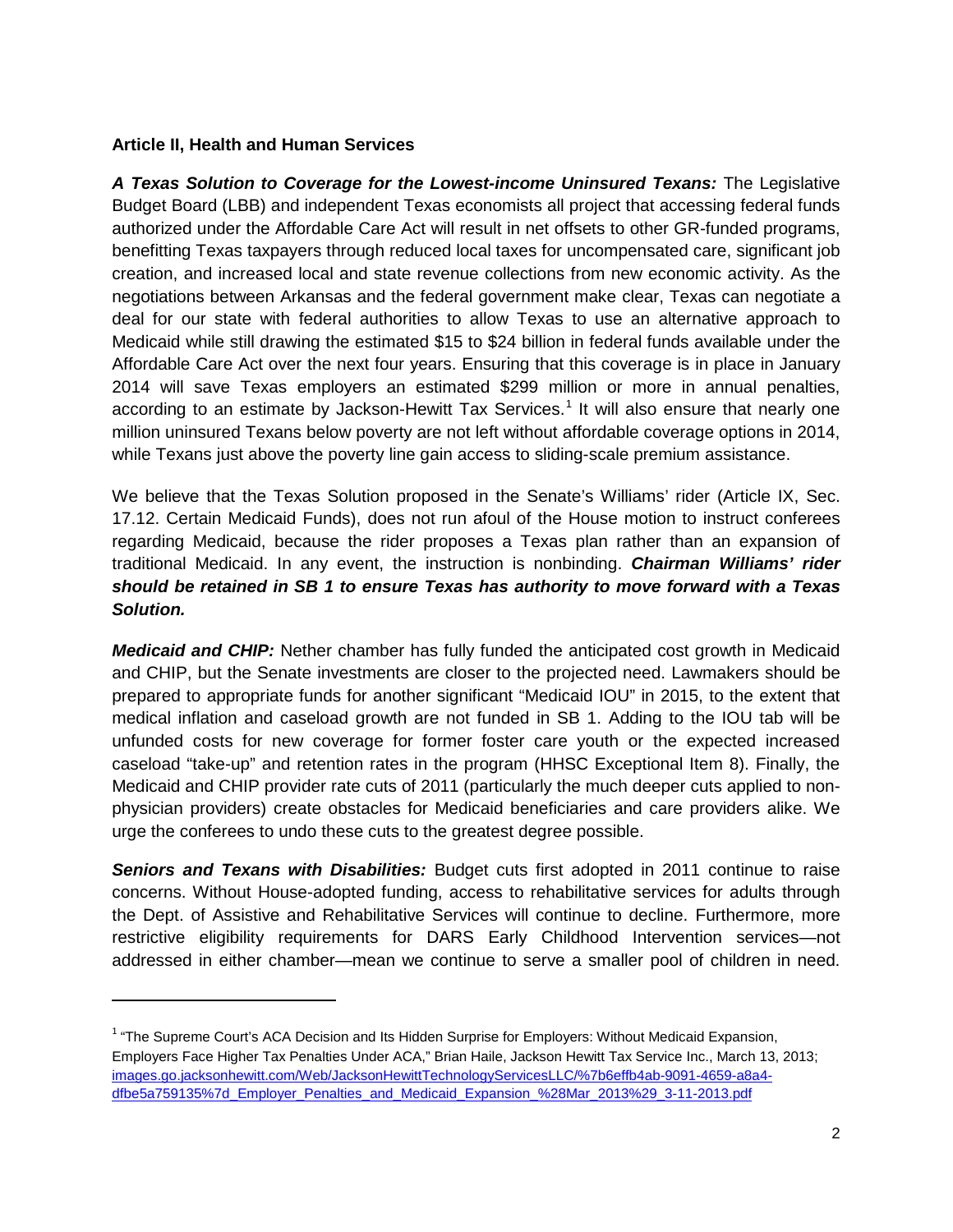Another concern is the future impact of new employer responsibility requirements on Texas Medicaid's long-term services and support providers. Both in the community and in facilities, employers of front-line direct-care workers must either add health benefits or reduce workers' hours to part-time status. To better prepare for this transition, House rider, Special Provisions Relating to all Health and Human Services Agencies, Sec. 52 should be retained.

*Family Planning:* The House's funding for family planning will restore access to preventive care for about the same number of women served in 2010, before the devastating cuts in 2011 that caused 147,000 women to lose access. Department of State Health Services (DSHS) Rider 90 in the House's version is critical to ensuring that family planning access is fully restored. The Senate's budget contains \$32 million less for family planning, which will leave 48,000 fewer women with access to services. Making sure all Texans have access to the tools they need to plan the timing and size of their families is a critical piece of the puzzle in building equal economic opportunity for Texans who aspire to overcome poverty, join the middle class, and prosper. Today, nearly half of Texas births are unplanned. Cuts to family planning in the 2011 session increased GR costs to Texas Medicaid by at least \$136 million from 2013 to 2015. Restoring family planning services will reduce the rate of unplanned pregnancies and create savings in Medicaid.

*Mental Health:* Both the Senate and House allocate approximately \$2.6 billion in General Revenue for mental health and substance abuse services, which is just over a 14 percent increase compared to 2012–2013 funding. The proposals include funds for those currently served, as well as \$228 million in new funding to expand mental health services and programs.

CPPP supports the Senate's proposal for children's community mental health services, substance abuse services, and funds allocated for state mental health hospitals. We recommend House funding proposed for adult community mental health services, community crisis services, NorthSTAR, and mental health community hospitals. We support Senate riders that direct funds to home- and community-based services (Rider 87) and to prevention and early identification (Rider 84), and the House riders related to private/public partnerships (Rider 88), NorthSTAR (Rider 84), and the Harris County Psychiatric Center (Rider 87).

CPPP also supports the funding of all DSHS Exceptional Items for mental health, including the Senate's Exceptional Item 1, \$2 million for resident stipends at state mental health hospitals. Of the funds dedicated to the mental health expansion, we support the Senate's intent to fund public awareness campaigns and prevention and early identification services, but we recommend that funding be weighted towards prevention and early identification.

*Child Protective Services (CPS):* We support the Senate proposal for Department of Family and Protective Services staffing, which authorizes 107.5 more full-time equivalent employees by 2015 than the House proposal, mainly to reduce CPS delinquent investigations and improve front-line worker caseloads.

Foster care providers are urging an increase in rates. CPPP supports an increase in health and human service provider rates generally to ensure both quality and capacity, but we especially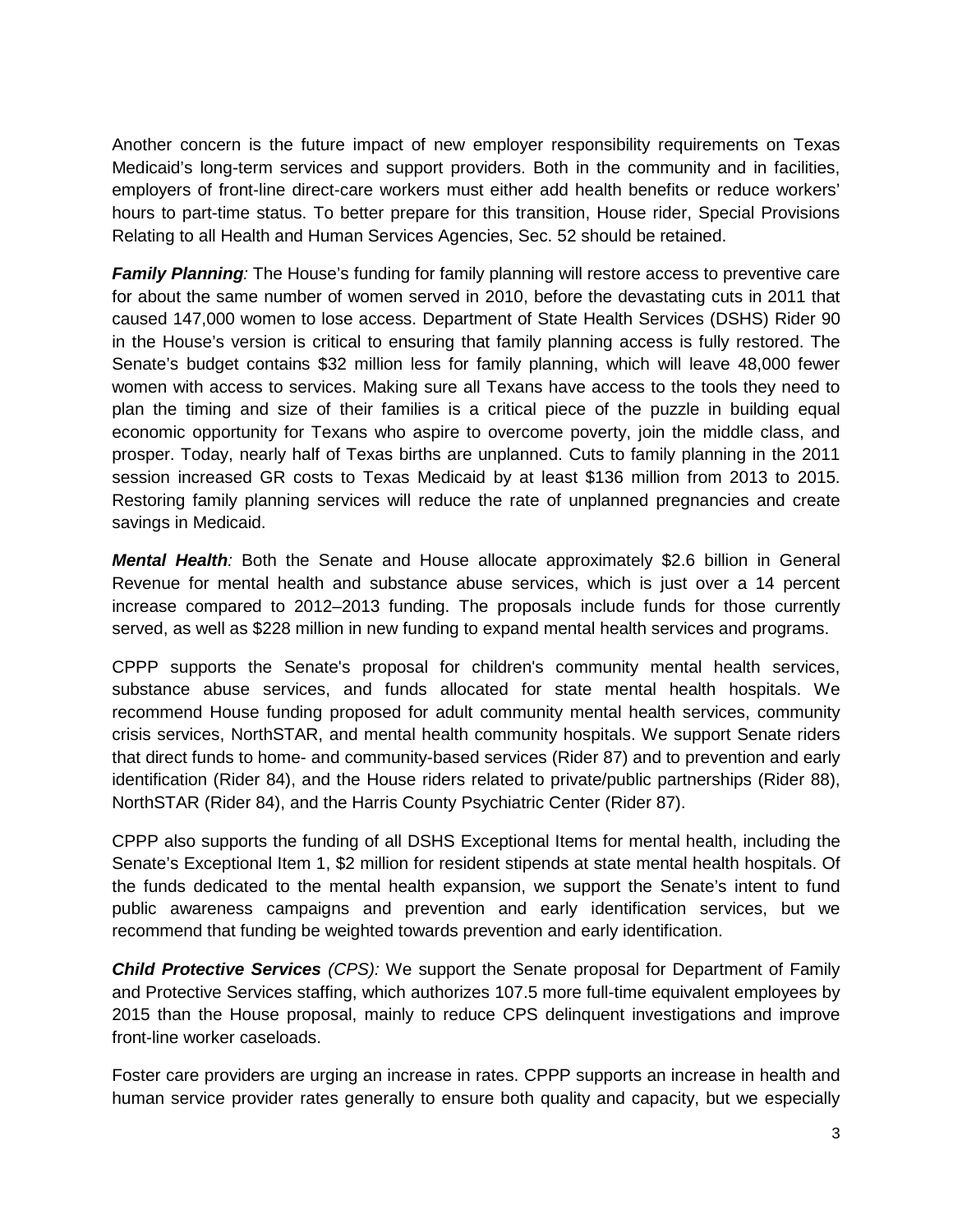support a foster care provider rate increase. As the state attempts to implement foster care redesign, rates that more closely reflect actual costs are critical to success.

We support the House's proposal (\$31 million All Funds more than Senate) to restore DFPS child abuse/neglect prevention and early intervention programs.

# **Article III, Public and Higher Education**

**Public schools**: We support the higher level of House funding for public education, although even with the House funding, on a statewide basis, real per-student spending will not increase in the next two years. At least \$7 billion more (beyond what the House proposes) would be required in 2014-15 to return real per-student spending to 2008 levels. (Our analysis considers only the funding in SB 1, and not SJR 1, which may increase spending, but not fully restore funding.)



*College Financial Aid:* The House approved a more generous budget proposal for several of Texas' financial aid programs compared to the Senate. It has \$5 million in additional funds for the Texas Education Opportunity Grant (TEOG) for community college students and the college work study program, respectively. And it provides an additional \$15 million for the Texas Equalization Grant program for students attending private universities.

For Texas GRANTS, the state's major need-based grant program, the House proposes \$724.6 million, which is \$30.3 million higher than what the Senate included in Article III (\$694.3 million).